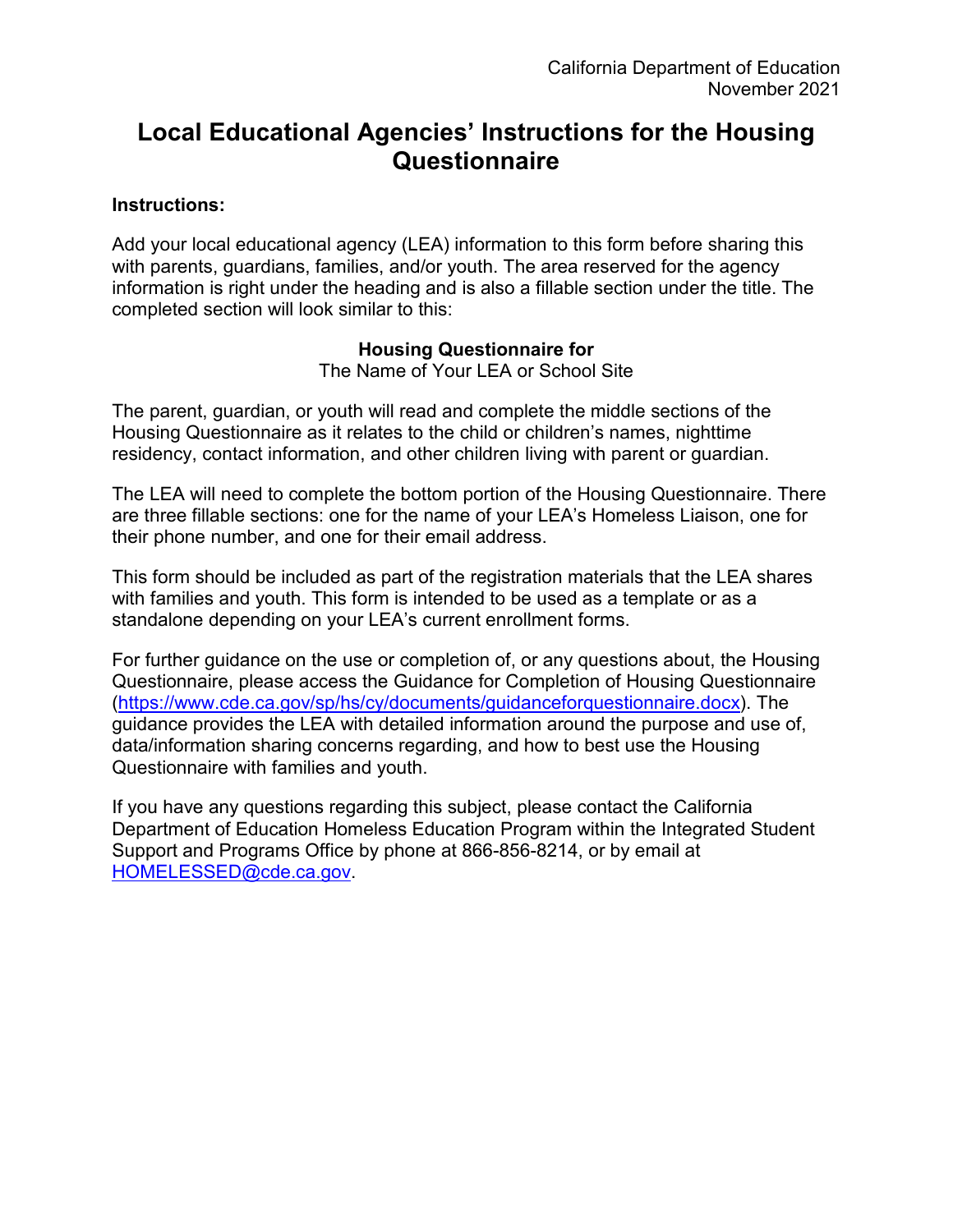## **Housing Questionnaire for**

PUC SCHOOLS

| <b>Student Last Name</b> | <b>First</b> | <b>Middle</b> |
|--------------------------|--------------|---------------|
|                          |              |               |

#### **Name of School:**

 The information provided below will help the LEA determine what services you and/or through Title I, Part A and/or the federal McKinney-Vento Assistance Act. The your child may be eligible to receive. This could include additional educational services information provided on this form will be kept confidential and only shared with appropriate school district and site staff.

Presently, are you and/or your family living in any of the following situations?

Staying in a shelter (family shelter, domestic violence shelter, youth shelter) or Federal Emergency Management Agency (FEMA) trailer

Sharing housing with other(s) due to loss of housing, economic hardship, natural disaster, lack of adequate housing, or similar reason



Living in a car, park, campground, abandoned building, or other inadequate accommodations (i.e. lack of water, electricity, or heat)



Temporarily living in a motel or hotel due to loss of housing, economic hardship, natural disaster, or similar reason



Living in a single-home residence that is permanent

I am a student under the age of 18 and living apart from parent(s) or guardian



Yes ( ) No

*The undersigned parent/guardian certifies that the information provided above is correct and accurate.* 

| Print Parent/Guardian Name   Signature | <b>Date</b> |
|----------------------------------------|-------------|
|                                        |             |

| <b>Phone Number</b> | <b>Street Address</b> | <b>City</b> | <b>State</b> | <b>Zip</b> |
|---------------------|-----------------------|-------------|--------------|------------|
|                     |                       |             |              |            |